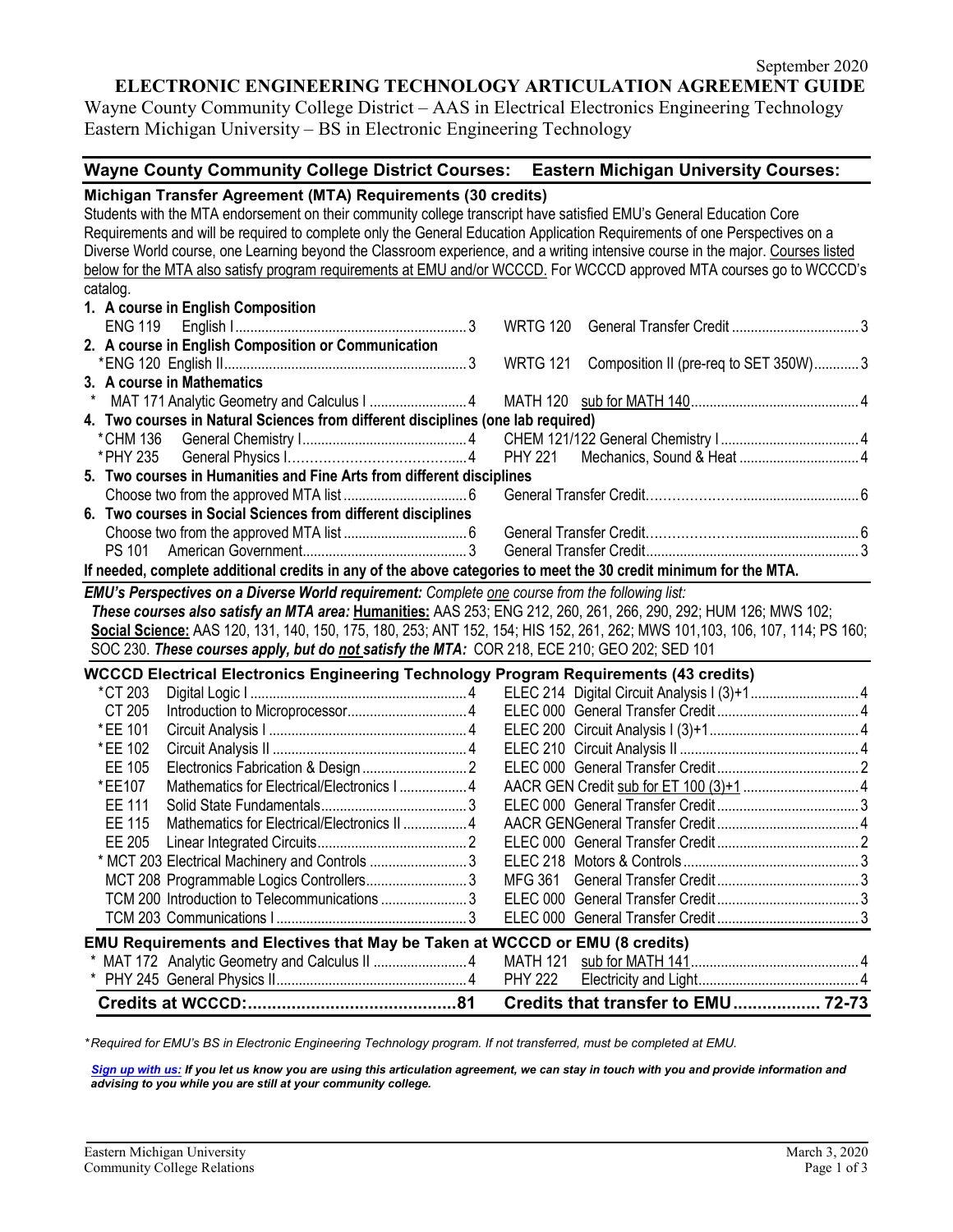# **ELECTRONIC ENGINEERING TECHNOLOGY ARTICULATION AGREEMENT GUIDE**

Wayne County Community College District – AAS in Electrical Electronics Engineering Technology Eastern Michigan University – BS in Electronic Engineering Technology

# **Completion of the BS in Electronic Engineering Technology at EMU**

| <b>Major Requirements</b> |                                                         | (51-52 credits) |
|---------------------------|---------------------------------------------------------|-----------------|
| CET 151                   | Intro to Computing in Engineering Tech 3                |                 |
| CET 427                   | Programmable Logic Controller 3                         |                 |
| <b>ELEC 300</b>           | Analog Circuit Analysis I3                              |                 |
| <b>ELEC 310</b>           | Analog Circuit Analysis II3                             |                 |
| <b>ELEC 314</b>           | Digital Circuit Analysis II 3                           |                 |
| <b>ELEC 320</b>           |                                                         |                 |
| <b>ELEC 326</b>           | Transform Circuit Analysis with Calculus3               |                 |
|                           | <sup>1</sup> ELEC 387L4Co-op in Electronic Technology 3 |                 |
| <b>ELEC 415</b>           | Communication Circuits3                                 |                 |
| <b>ELEC 420</b>           | Advanced Microprocessors 3                              |                 |
| <b>ELEC 426</b>           | Control Systems Engineering 3                           |                 |
| <b>ELEC 450</b>           |                                                         |                 |
|                           | MATH 122 Elementary Linear Algebra 3                    |                 |
|                           | QUAL 320 Industrial Quality Control 3                   |                 |
|                           | <sup>2</sup> SET 350W Engineering Communication3        |                 |
|                           |                                                         |                 |
|                           | MET 211 Statics (3)                                     |                 |
|                           | MET 314 Appl Thermodynamics & Heat Transfer (3)         |                 |
|                           | Choose one course from the following: 3-4               |                 |
|                           | CET 120 Eng Graphics Essentials w/ Electr Apps (3)      |                 |
| <b>CET 220</b>            | Computer-Aided Electronics (3)                          |                 |
|                           | CET 252 Engineering Programming (4)                     |                 |
|                           | COSC 246 Programming in C++ (3)                         |                 |

#### **Suggested Sequence for completing the program:**

*Courses may not be offered every semester. Consult with the program coordinator to develop a program of study.* 

*MATH 120 (MAT 171 at WCCCD) is pre or co-requisite to ELEC 210.*

*MATH 121 (MAT 172 at WCCCD) is pre or co-requisite to ELEC 310*

| (12 credits)<br><b>Fall Semester</b> |                                             |  |
|--------------------------------------|---------------------------------------------|--|
|                                      |                                             |  |
|                                      |                                             |  |
|                                      |                                             |  |
|                                      | ELEC 320 F, pre-regs: ELEC 214 and CET 1513 |  |

#### **Summer Semester (3 credits)**

MATH 122 F,W S, pre-req : MATH 120.........................3

# **Winter Semester (12 credits)**

#### **Fall Semester (12-13 credits)**

| ------------- | $\mathbf{y} = \mathbf{y} \mathbf{y} \mathbf{y} \mathbf{y}$ |  |
|---------------|------------------------------------------------------------|--|
|               | ELEC 326 F, pre-regs: ELEC 210 and MATH 1203               |  |
|               |                                                            |  |
|               |                                                            |  |
|               | Choose one from: CET 120, 220, 252; COSC 246 3-4           |  |

# **Winter Semester (12 credits)**

| ELEC 426 W, pre-regs: ELEC 326 and MATH 121 3 |  |
|-----------------------------------------------|--|
| ELEC 450 W, pre-regs: ELEC 420 and 4153       |  |
| SET 350W F, W, pre-req: WRTG 1213             |  |

*1 Fulfills EMU's Learning Beyond the Classroom requirement 2 Fulfills EMU's Writing Intensive requirement*